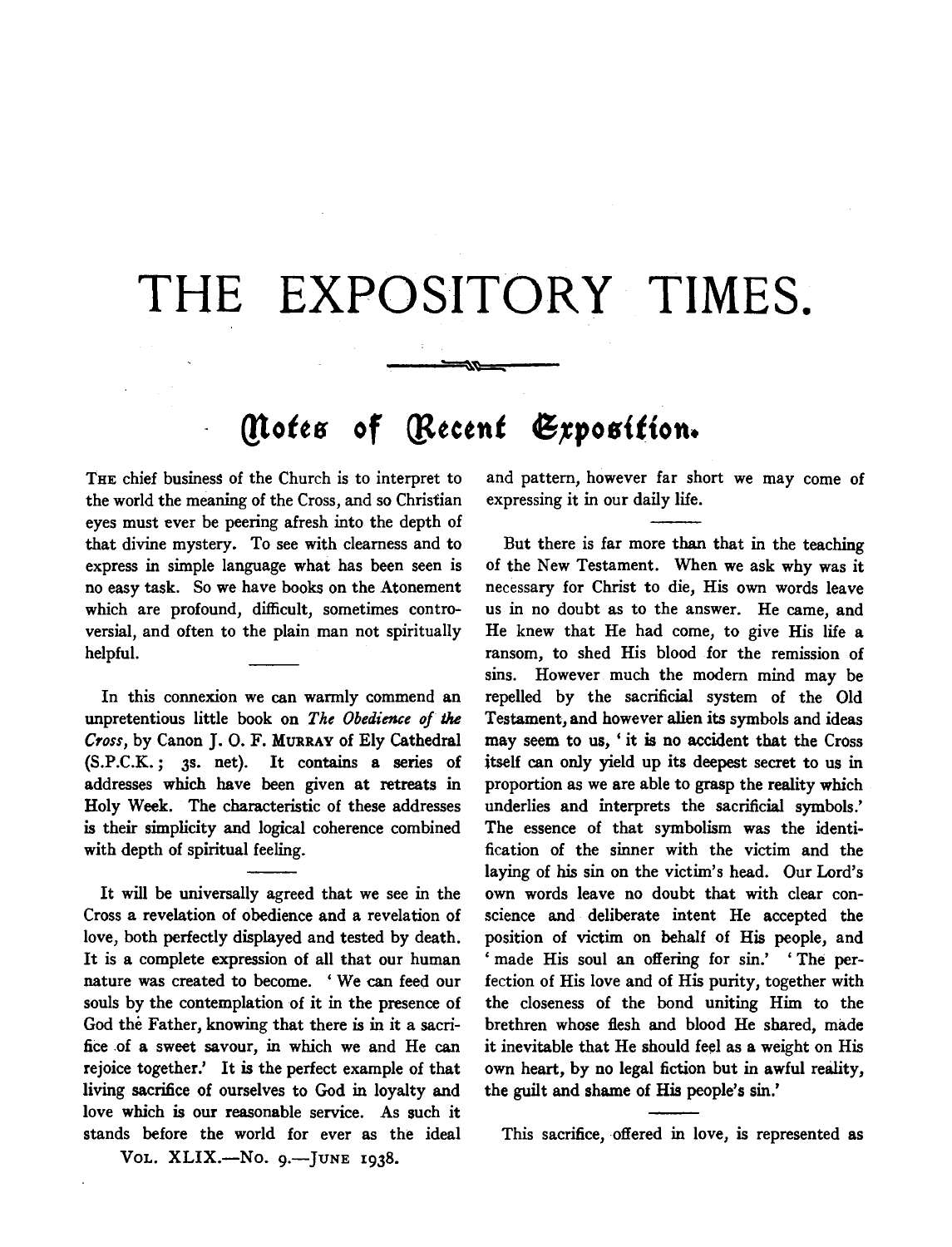in some way giving satisfaction to God. On the basis of this theories of the Atonement have been framed which set the redeeming love of Christ in sharp contrast with the righteousness of God. But this has no ground in the New Testament. ' There is, no doubt, a real sense in which the heart of the Father, pierced through and through with our ingratitude, our distrust, our rebellion must find eternal satisfaction, a real return for all His lavish bounty, in the perfect obedience, love, and trust of His Son.' But the Bible knows nothing of any conflict between the claims of God's righteousness and the yeamings of His love. 'Indeed, so far from representing God as requiring sacrifice or propitiation, the Bible quite clearly and consistently throughout shows us God as Himself the Source of the propitiation, the Author of the sacrifice; Himself, if we may dare to use the phrase, as the supreme Sufferer ; and the Cross as the final expression of the love, not of the Son only, but of the Father.'

Here we are faced with an immense difficulty which has weighed heavily upon the modem mind with its profound conviction of the reign of inexorable law. We are told that no atonement of any kind is in fact possible, that our Christian faith in the forgiveness of sins is an immoral delusion. This is stressed not merely by opponents of the faith. Dean Inge, for example, writes : ' The laws of the moral and spiritual life are just as inexorable as those of the physical world. Nothing worth having is given away; all must be earned. . . . It matters little whether cheap forgiveness is offered as the result of the magical efficacy of the Sacraments, or as the result of being " washed in the precious blood of the Lamb.'' In either case it is false. Spiritual laws are inexorable.'

Can the forgiveness we believe in be fairly described as ' cheap,' and how far is it consistent with our belief in inexorable law ? These are questions which must be faced, and in facing them we may discover that forgiveness is not such a simple and matter-of-course thing as we may have been in the habit of thinking. Our words and

actions do not simply go forth from us but they leave their influence behind upon ourselves. There is a real bond uniting us to every act we have ever done, to every word we have ever spoken, to every thought we have ever harboured and made our own. Moreover, ' our lives are continuous wholes in themselves, and they are inextricably bound up with the lives of others and with the life of God.' What power has forgiveness to cut these connexions and break these bonds ? Easy-going ourselves we may find it natural to suppose that God is as easy-going as we are. But ' we can accept no doctrine of forgiveness, St. Paul clearly would have accepted none, that is inconsistent with this principle. "Whatsoever a man soweth, that shall he also reap.'' '

Dr. Westcott has well said that we do not need a revelation to assure us of the certainty of punishment, but we do need the gospel to enable us to believe in the possibility of forgiveness. It is true that Jesus treats the readiness of God to forgive as a matter of course, and without the Cross we might be led to think of forgiveness as a cheap and easy thing. But there is another element in the teaching of Jesus according to which He makes plain that God's forgiveness, while it is free, is not indiscriminate or miconditioned. It demands repentance. In the parable of the unforgiving servant He teaches that forgiveness is no mechanical occurrence, but stands in some vital connexion with the attitude and character of the sinner. There would seem to be a law governing forgiveness according to which ' the link which binds a man to his past and which gives validity to the spiritual debt that he incurs by his violation of the divine law is not formal and mechanical, but organic and vital. So that it cannot be destroyed once for all. It needs to be continually counteracted by a power coming from God into a heart open to receive it. The sense of guilt returns upon a man with full force whenever, for any reason, he shuts the door of his heart against the operation of that power.' We have at least the assurance that forgiveness is not simply the abrogation of law, but is a divine power operating. by a law of its own.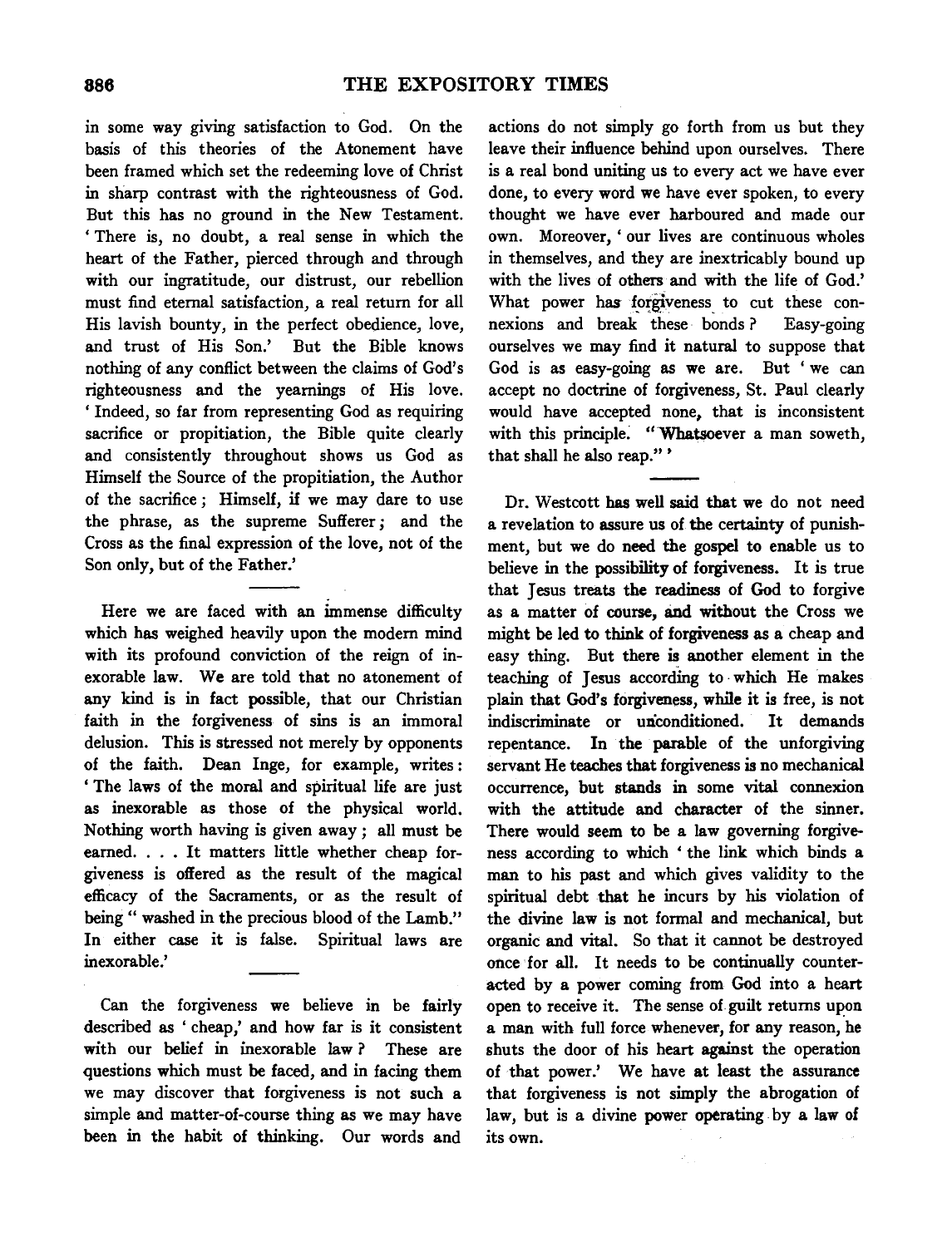Can we discern any harmony between the law of inexorable consequences and the law of forgiveness? Perhaps in some degree we may. The case would seem to be simplest in regard to the man who sins. What he did cannot be altered, but through repentance he has become in a real sense a new man, not the same as he who committed the sin. Take the case of Paul the Apostle. 'He is still the man that once persecuted the Church. What, then, has happened that we feel that he can no longer be justly judged in the light of that fact ? Is it not this ? The act itself is unchanged, but his own attitude towards it has been completely transformed. It did express him once. Now, with his whole soul, he has repudiated it. The time was when he was capable of it. We now know that it is a moral impossibility that he should ever be guilty of it again. Forgiveness, then, in this case does not imply any, the least, condonation of the offence.'

With this radical change in a man's character the physical consequences of his sin, though not outwardly changed, become different in their aspect and their effect. They become to the penitent who can so accept them a discipline for good at the hand of a loving and reconciled Father.

The case is more obscure when we consider the reaction of our sins upon our fellow-men. ' Can the seducer be forgiven while the victim of his seduction is left to perish in her shame ? I know -of no more awful aspect of the problem than this, .especially for those who, by their office, are set to watch over the souls of others, as those that must give an account, not only for what they do, but also for what they leave undone.' Here we can but fall back upon the faith that the Judge of all ·the earth may be trusted to do right, and that -that very solidarity of the human race through which men influence one another for evil has become in Christ the very instrument of our -salvation. Moreover, though it be but a bare -imagination, 'who can say that it is impossible that He, the God of the spirits of all flesh, may somehow, somewhere, and sometime give His

children the opportunity of humbling themselves before each of their brothers whom they have wronged, and so entering with them into the fullness of the forgiveness of God ? '

From all this it appears that the gospel teaches no cheap forgiveness, no easy-going, good-natured Governor of the universe, but a holy and loving Father who ordained death as the inevitable penalty of sin, and who sent His Son to honour the law and at infinite cost to Himself to redeem men from their sin. 'It costs us nothing because it cost Him everything. Does that make His forgiveness cheap ? If you keep His forgiveness before the eyes of your heart it will cost you all your sin.'

Of the eight handsome books, published by Messrs. Alien & Unwin, containing records of ' Oxford, 1937 ,' it is very difficult to select one for some detailed notice. All are good, and we hope that they will find their way into many a minister's library.

To give our readers a taste of a very rich feast of many courses, we must almost arbitrarily select one, and even so we must confine attention--again and even more arbitrarily-to one chapter. So let us take C. H. Dopp's contribution to the volume *The Kingdom of God and History,* one of eight volumes on the general topic ' Church, Community, and State. Let us also say that the other contributors to this particular volume are all eminent and well worth attention-H. G. Wood, E. Bevan, E. Lyman, Paul Tillich, H. D. Wendland, and Christopher Dawson.

' The Kingdom of God and History '-it is an interesting theme. How are the two related ? Is the Kingdom to come when history has run its course, and if so, in what sense? As crown, or contrast? Or has the Kingdom come already, and has it been playing its part in history all along ? And what does the petition mean, ' Thy Kingdom come' ? Such questions have perplexed many,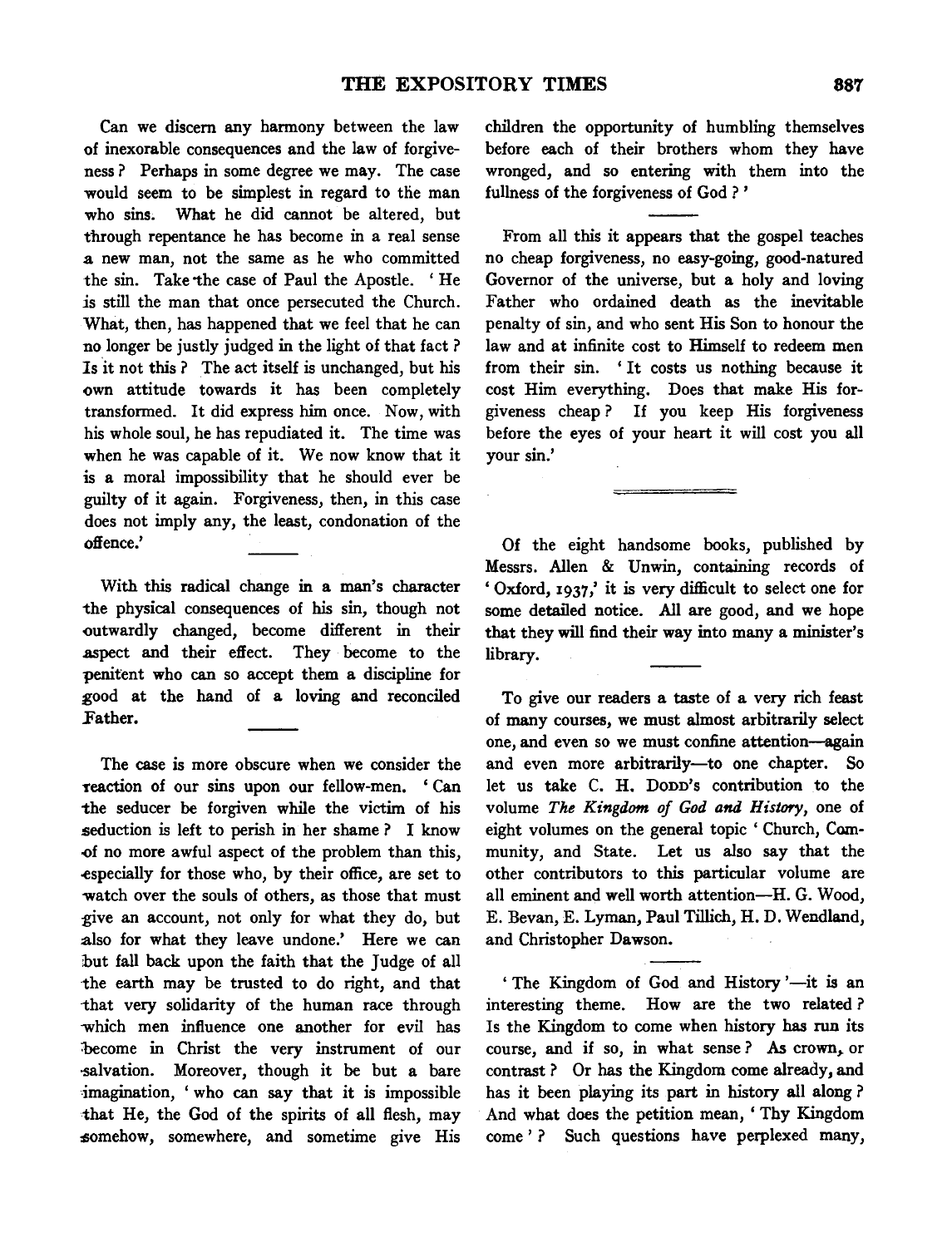and even Professor Dopp may not fully satisfy everybody. But his discussion should at least make some points clear and others clearer.

He begins with a very suggestive, informative, and brilliantly executed account of the precursors of the New Testament view of the Kingdom of God among Hebrews and Greeks. Greek philosophy did not, of course, speak of the Kingdom of God, but it had something corresponding in the Platonic ' realm of ideas.' To Greek thought the realm of Nature and the field of history could not be man's true home. They were the changeful ' Many,' and the spirit of man quested for the 'One,' for the truly real, perfect, and changeless, against the eddying, unstable realm of' the Many.' The 'ideal' world was not in history, it was supersensible, supernatural, outside Time. To escape from' history' was the quest of man's soul, to rise above Time and change his supreme felicity.

The Hebrews on the other hand were not primarily interested in the metaphysics of ' the One and the Many.' They were interested in the moral problem of the existence of evil in a world which God had made, and in its conquest and disappearance. To rise not above change but above evil was their supreme quest. To them the world was real, history was real and unrepeatable; and God guided, and from time to time intervened in, mundane affairs. Conceiving His Kingdom to mean primarily the destruction of evil, prophets found solace in looking forward to a Divine intervention. But so real was 'history' to them that they pictured this intervention as future happenings within ' history.' As ' apocalyptic ' developed, however, those predictions assumed more and more fantastic forms. In a real sense the end was to write *finis* to' history.' The Kingdom would be ' beyond the order of time and space.' Yet it is that super-historical happening, so to say, which to the mind of the Hebrew prophet gives all history its significance. Here, of course, is an approximation to Greek thought. The Apocalyptist regards the Age to Come not simply as another· period of history still in the future, but as ' an order of being essentially superior to the present order,

which will enter into human experience when this order ends.'

Thus in Jewish thought there lay at least in germ that distinction between the Kingdom as immanent and as transcendent which the New Testament shows and to which other contributors to this volume devote attention.

Professor Donn goes on to show that so far Christianity took over the Jewish *schema* of eschatology but ' made one profound and fundamental change.' Whereas Jewish eschatology looked to the close of the historical process as the necessary fulfilment upon which the meaning of history depends, 'Christianity found the fulfilment of history in an actual series of events within history -the life, death, and resurrection of Jesus and the emergence of the Church as the bearer of His Spirit.' For the Christians prophecy was fulfilled in Christ. The Kingdom of God was no longer something to look forward to, it was something to be enjoyed. The Kingdom had come. The expected Second Coming was only the return of One who had already come. ' The understanding of history and of God's action in history no longer depends upon " vision " of an imaginary future. On the contrary, the Christian vision of the future depends upon experience of actual historical events.'

Attempts were made to reconstruct eschatology so as to allow for the new facts within the traditional scheme *;* but such broke down, and ' millenarianism ' fell into the background in the main Church tradition. And categories of Greek thought were used even by the theologians of the New Testament 'to express the absoluteness of the revelation in Christ.'

' The Kingdom of God is not something yet to come. It came with Jesus Christ, and in its coming was perceived to be eternal in its quality.' What then is meant by the petition 'Thy Kingdom come'? 'We are not praying that at long last history may end with Utopia or the Millennium, but that in *this* situation in which we stand the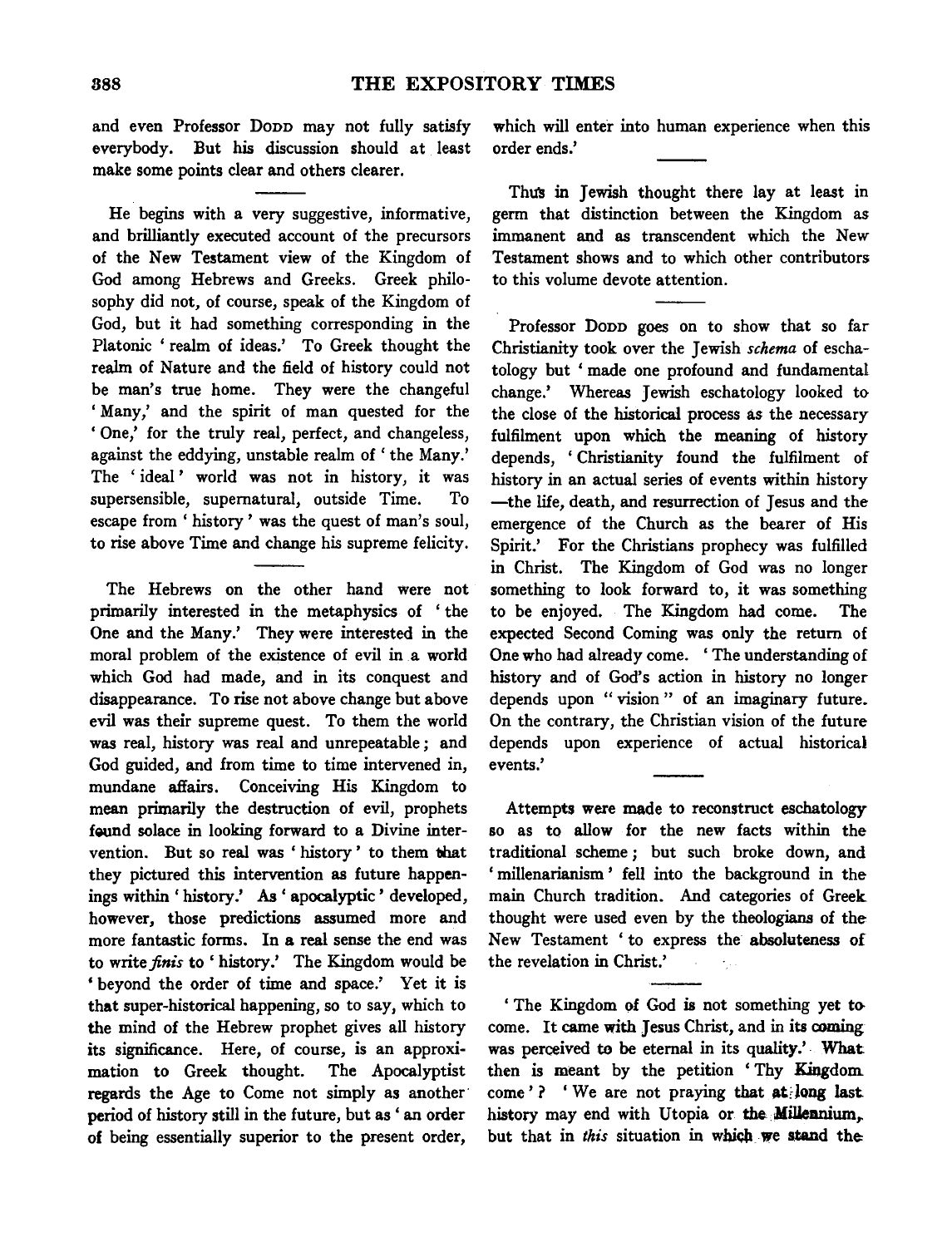reign of God may be made manifest after the pattern of its revelation in Christ.' 'It is not in the future that we must seek the perfection of which the temporal is not capable, but in that other world in which the ultimate meaning of history resides, where " our life is hid with Christ in God."'

As already remarked it is rather doubtful if this interpretation of the petition will satisfy everybody. Professor Donn does leave it obscure as to what value, if any, he would retain for the apocalyptic expectation of ' a Second Coming in great power and glory' which is cherished in some measure by many. But this will be granted that his interpretation will enable many to utter the petition with renewed fervour due to clearer understanding of at least one meaning of which it is capable, whatever else it means.

Mr. J. A. HOBSON, the well-known economist and the author of some twenty-five works on social theory and practice, has written what may be called a professional autobiography, in which he traces the course of his thinking on the subject which he has made peculiarly his own, *Confessions of an Economic Heretic* (reviewed under' Literature'). There are more heresies in the book, however, than the economic. He is a religious heretic as well. And the most interesting thing in his confessions is the account he gives of his religious history. He tells us why he is a rationalist, and what made him one. It is a good thing for the believer to consider this.

He was brought up in an orthodox home, under the ministry of the Rev. Sholto Douglas, who over-satisfied the taste of his congregation with sermons of an hour and a quarter. That alone would not have turned Hobson from orthodoxy, but he found the doctrine preached impossible to believe. He could not reconcile with elementary reason the two doctrines of atonement and everlasting punishment. He went to Oxford in this mood of rebellion, and found nothing there to modify it, though Jowett, T. H. Green, and Mark Pattison were the leading figures. An intimate friendship with J. M. Robertson confirmed his negations, and extended them. And this rationalism may be said, with distinct modifications, to be his creed to-day.

After this biographical review Mr. HOBSON settles down, in a chapter entitled 'Western Christianity,' to a more systematic presentation of his case against Christianity and the Church. He thinks the churches have lost much of their former hold on their adherents, and he gives two suggestions as to the causes. In the first place, it is not due to conscious scepticism, but rather to a growing sense of the unreality of any other world or any other life than this. For how many church-goers to-day, he asks, has the doctrine of the Atonement any meaning ? How many believe in the ' saving ' of their souls ? The interest of ordinary life has been immensely enlarged, and this has made the present, with its sport and amusement and work, and this alone, real.

The other, and deeper, reason for the failure of Christianity is its insistent attempts to foist on to Western nations, that are distinctively materialistic and individualistic in their real aims and interests, ideals of character and conduct out of keeping with their nature and traditions. The teaching of the Sermon on the Mount is so evidently divergent from our real feelings about men's and women's characters and conduct as to drive its teachers to all sorts of evasive interpretations.

The full Christian character is inherently and eternally alien to Western civilized man, his valuations and ideals. Some recognition of this truth is discernible in the Aryan-Christianity by which the Nazis seek to pour the substance of their barbaric faith into the emptied shell of the Christian creed. But it is not necessary for us to go as far as the Nazis in repudiating the ethics of Christianity. All we have to do is to refuse to recognize that Christ's ethics in the Sermon on the Mount have any application to modem social institutions. These are purely personal ethics.